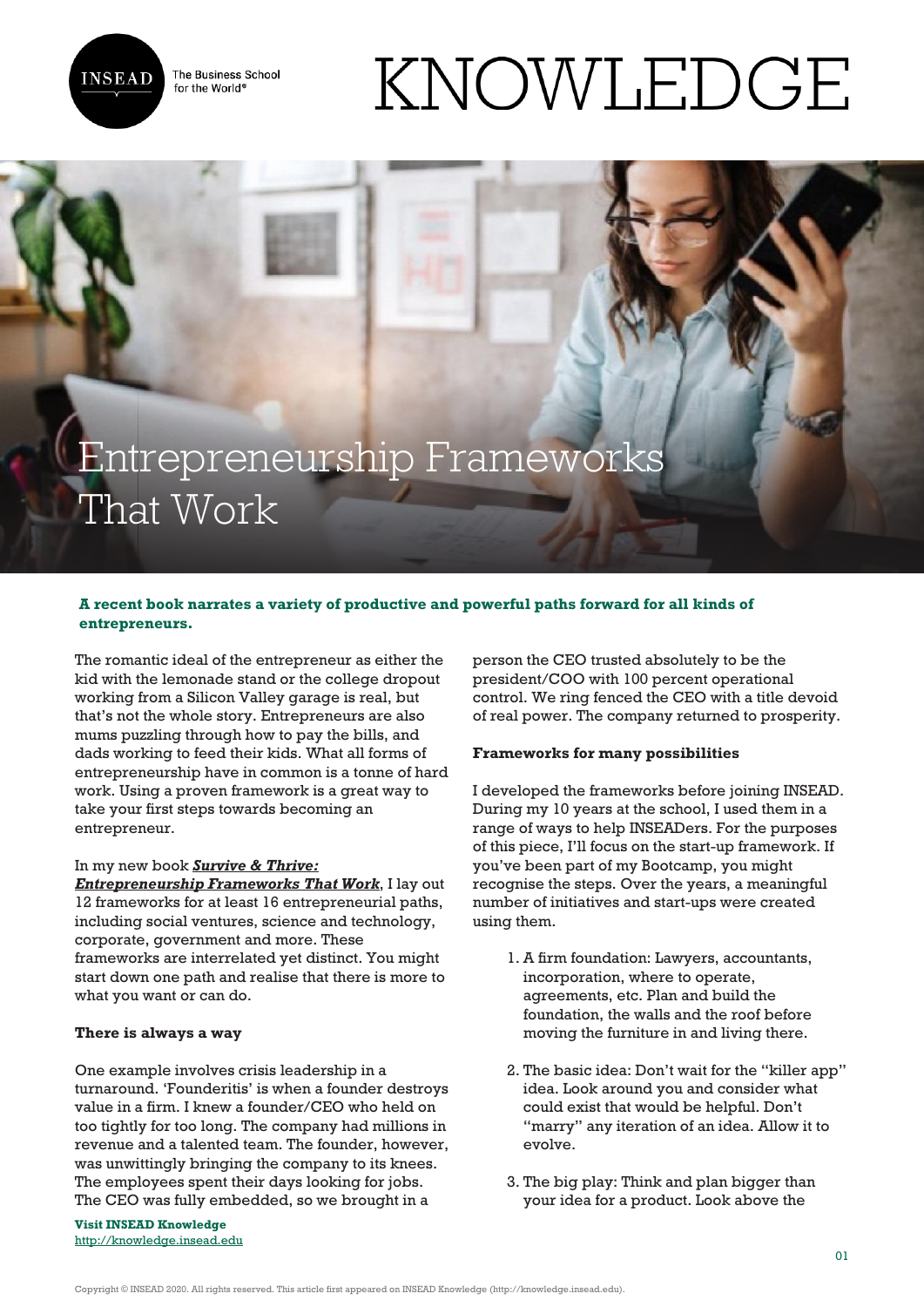canopy of the trees instead of focusing on a single tree in the forest. Put another way, don't focus on the hamburger at this point: Plan the real estate empire that starts with a restaurant selling hamburgers.

- 4. The offering: Once you know the big play, get the first offering right, then build from there. For science and tech start-ups, I have a specialised framework called an "offering requirements document". Consider Amazon at the beginning, puzzling through how to sell a book.
- 5. The unique selling proposition (USP): Why would someone buy what you are offering? Understand the motivations of your target.
- 6. Go-to-market: How will you get what you are offering into the hands of whomever will buy it? Who are those people and where are they located? Reverse engineer how customers will receive your offering; plot the path from where you are back to them.
- 7. Team and execution: The right team and execution can make gold out of rubbish. The wrong team and execution will make rubbish out of gold. Get your team right; never just hire people.
- 8. Business modelling: How will you make money?
- 9. Financial modelling: INSEAD Professor **Patrick Turner** would get an amphi of students chanting "Never, EVER, run out of cash!" Robust planning and execution is vital. It will convince others that you know what you are doing.
- 10. Fundable event timelines: Harmonise your activities with your financial planning. Identify milestones that indicate that you are right (not just that you finished a task). These fundable events indicate value growth and your qualifications for funding.
- 11. Capital modelling: Understand what you need and budget for contingencies.
- 12. Liquidity and exits: Have an idea of how three exits might play out in the future…the investors, you and the company. They are not the same. Your thinking on this topic indicates your priorities and where your head is in the game.
- 13. Founderitis: Work with a lawyer to "futureproof" the company and protect founders and their families from what might happen if

**Visit INSEAD Knowledge** http://knowledge.insead.edu

a founder destroys value. Hopefully you will never need these agreements.

- 14. Boards, advisory and governance: Get advisors involved now. Organise a board of directors when you have indications of viability (unless the law requires that you constitute it sooner).
- 15. Marketing, sales and business development: Now you know what you are working to accomplish and can start identifying your markets and how to approach them.
- 16. The ask: Know what you need from everyone, what motivates them and ask them for it.
- 17. Executive summaries and plans: Create a summary that's easy to read over a coffee (three pages maximum). The plan is the glorious detail. Invest 15 minutes each day updating your documentation. Be ready to print or email the documents any time, lest you miss a window of opportunity.
- 18. Pitching and presentations: People love a good story. Learn to tell yours within two minutes. A common blunder is to save the silver bullet magic message for later. You need your audience to say, "Wow, you can do that? Tell me more." Then you do the detailed presentation.
- 19. Save your work: Update everything regularly.

#### **Flexibility**

Countless times I have sat in my office with a student using one framework, only to shift to another until we found the framework and path that worked best for them. All frameworks that I used during my years at INSEAD are in my book. You've got this.

*Paul Kewene-Hite was an Affiliate Professor of Entrepreneurship and Family Enterprise at INSEAD.*

*Don't miss our latest content. Download the free INSEAD Knowledge app today.*

*Follow INSEAD Knowledge on Twitter and Facebook.*

#### **Find article at**

https://knowledge.insead.edu/entrepreneurship/entrepr eneurship-frameworks-that-work-15531